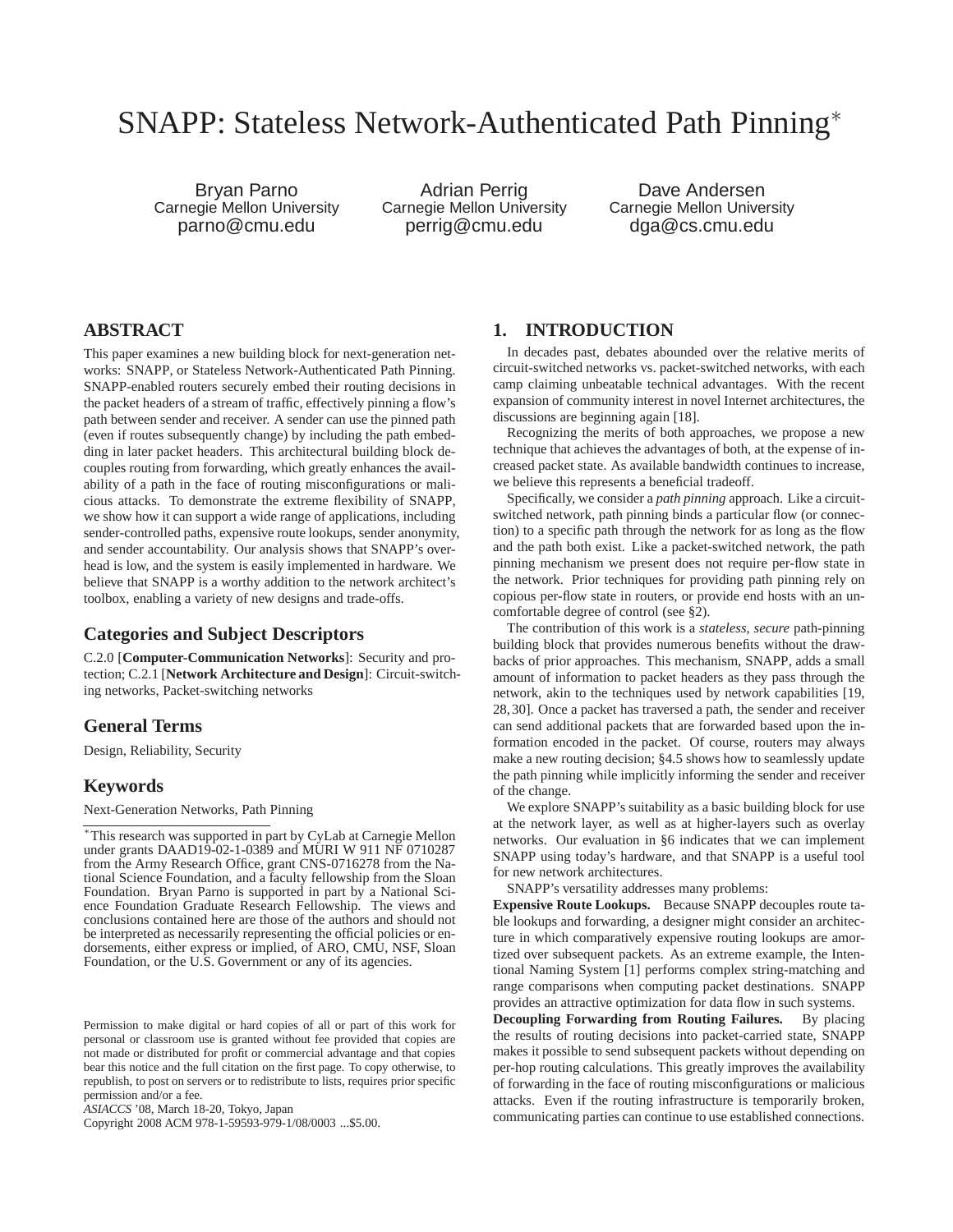**Efficient Packet Forwarding.** SNAPP forwarding requires only sequential processing of header information, without requiring complex routing table lookups or even high-latency memory lookups. Such streamlined packet processing enables the construction of highspeed forwarding nodes. For example, the two largest challenges in developing optical networks are signal buffering and memory lookups. By eliminating these steps from the forwarding plane, SNAPP lowers the barrier for the deployment of purely optical switching elements.

**Sender-Controlled Paths.** Systems such as NIRA [29] and Platypus [20] give senders more control over the route their packets take through the network. These systems typically use a mechanism such as source routing to provide senders with this control. SNAPP separates the forwarding plane from the mechanism by which paths are established, potentially allowing *all* of these solutions to coexist on the same network.

**Capability-Based Networks.** A drawback of capability-based designs [19, 28, 30] is their fragility under path changes. Path pinning binds flows to their original paths, so capability-protected communication is not interrupted as long as the physical path remains intact, thus enhancing the robustness of most existing capability architectures.

**Load Balancing.** Fine-grained load balancing is complicated by protocols such as TCP that perform poorly when packets are reordered [31]. Load balancing techniques therefore often pin paths to ensure good TCP performance.

**Sender Anonymity.** In §5.1, we examine a bidirectional variant of SNAPP, which stores in packets both forward and reverse path information, to support sender anonymity.

Sender Accountability. Surprisingly, SNAPP can also be used to create the polar opposite of sender anonymity: a system for assigning responsibility for every packet and its contents to the originating sender. While we do not necessarily support creating such a system (and it would require infrastructure in addition to SNAPP), we believe SNAPP's ability to support applications at two extremes of the design space demonstrates its flexibility and suitability as a basic building block.

In the next section, we review work related to SNAPP. In §3, we consider the design requirements for a path pinning system. Then, we describe SNAPP in depth in §4 and present a sampling of the applications it enables in §5. In §6, we analyze the security and performance of SNAPP, and in §7, we discuss additional properties it provides. Finally, in §8, we present our conclusions.

## **2. RELATED WORK**

This section first examines the network capability systems whose design inspired SNAPP. It then examines some of the related work in packet and circuit switching. In §5, we discuss various applications that SNAPP enables, along with work related to those specific applications.

## **2.1 Capability-based Architectures**

SNAPP encodes path pinning information into packets in a manner inspired by network capabilities [3, 17, 19, 28, 30]. While capabilities resemble our path token, the capabilities are used purely to authorize packet transmission, not to encode per-hop forwarding information.

As we discuss further in §7, SNAPP complements rate-limiting and DoS-preventing capability architectures by reducing the problems they have with route changes. Since both types of systems use cryptographically encoded information in packets, they would be ideal candidates to integrate with SNAPP.

## **2.2 Path Pinning via Virtual Circuits**

One effect of a virtual circuit architecture is that connections are typically pinned to the path they traversed during setup, though in some systems they may be re-bound, particularly in the case of failure. Virtual circuits meet many of the requirements we express for a path pinning system in §3: They are unforgeable, because all of the intelligence about the path is maintained in the network. They give the network complete control over the path that is used. Virtual circuits can also be very efficient because of their fast lookups (e.g., MPLS [22] and Threaded-Indices [10]), and they may require less space in the packet header than an equivalent packet-switched network.

However, static virtual circuits must be explicitly preconfigured by provisioners, typically in response to heavy-weight, or even outof-band, requests from customers, making the overhead prohibitive for brief, transient communication. With both static and dynamic virtual circuits, switches typically maintain per-circuit state, even with lighter-weight IP-based protocols such as RSVP [9]. Aggregation is possible with protocols like MPLS, but MPLS typically operates within a single domain.

## **2.3 Packet Switching and Path Pinning**

Current IP forwarding tightly couples routing and forwarding. The router performs a route table lookup for every packet it receives and then forwards the packet out of the chosen interface. The need to perform a routing lookup (or calculation) for every packet limits the complexity of routing algorithms, since the algorithm should not constrain forwarding speed. By closely coupling routing and forwarding, traditional IP forwarding also couples their failure modes: routing failures inevitably result in forwarding failures. Moreover, the sender has no control over the path a packet traverses.

One frequently discussed alternative to destination-based routing is *source routing*, which can provide a pinned path. Unfortunately, traditional IP strict source routing has several shortcomings. Sources must understand the entire network topology to create a hop-by-hop path to the destination. Loose source routing mitigates this requirement, but sacrifices path pinning in the process. Source routing implicitly trusts sources to construct valid, allowed paths; routers have little or no control over whether such paths should be permitted.

Platypus [20] uses a capability-like mechanism to allow end systems to request routes from ISPs and to enable the routers to verify that the use of that route is permitted. In contrast, SNAPP's markings are generated on the path by the routers themselves, requiring no coordination between routers in an ISP. In addition, Platypus is explicitly designed to allow endhosts to create arbitrary paths through the network (loosely constrained by routing policy) and delegate those paths to other hosts, whereas SNAPP operates within existing routing decisions and prevents sharing or reuse of path embeddings. Despite these differences, we believe that SNAPP would be an effective generic mechanism upon which to build a Platypuslike system. In fact, the developers of Platypus note that a "[way] for Platypus routers to cache forwarding directives for traffic flows" would be a valuable addition to their protocol. SNAPP provides exactly such a mechanism without requiring any state on the router.

A number of projects, such as Platypus, NIRA [29], and RON [2] have shown that many benefits arise from source-influenced path selection; we discuss some of these possibilities in more detail in §5.4. Like Platypus, WRAP [4] uses a form of loose source routing to specify a domain-level path through the Internet. WRAP routers explicitly fill in the reverse path as the packet progresses through the network. Unlike Platypus and SNAPP, WRAP's header is not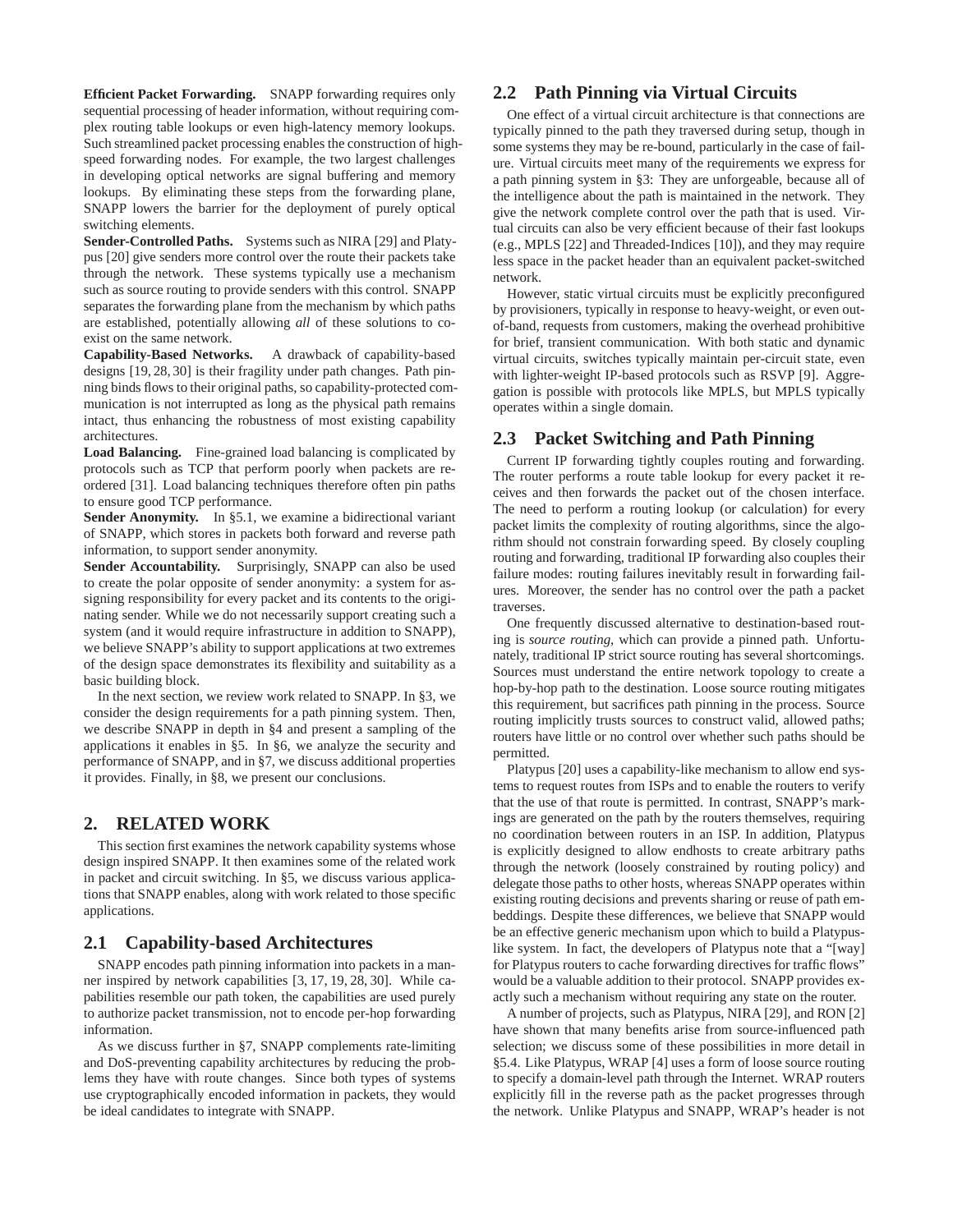authenticated. Note that while SNAPP enables senders to select amongst available network paths, it prevents arbitrary source routing that would violate router policies.

Overlay networks are another popular approach to providing control over paths. Routing overlays such as RON [2], the X-Bone [27], and  $i^3$  [24] permit end hosts limited control over forwarding by sending packets indirectly through other end-hosts. In contrast, SNAPP is intended to provide router-level path pinning in the forwarding path. Routing overlays could take advantage of path pinning in a number of ways (see the discussion in §5.4).

LIRA [25] binds packets to a particular path by computing a packet label based on the XOR of the IP addresses of the routers on the path. Since these labels are used within a single ISP, they are not secured. LIRA also requires per-path router state.

## **3. DESIGN REQUIREMENTS**

At a high level, a dynamic path-pinning system allows routers to insert information about their routing decisions into each packet they receive. Senders can then include this information in subsequent packets, allowing the routers to forward the packets without performing a routing calculation. Below, we outline the requirements for such a scheme.

**Unforgeable Paths.** End-hosts should not be able to construct arbitrary network paths, nor to recombine parts of established paths. While a malicious router can always misdirect a packet, we require a legitimate router to detect such a deviation and drop the packet. The first constraint prevents hosts from violating the routing policy at the routers; the second prevents subverted network elements from hijacking legitimate flows.

**Local Router Operation.** Each router should act using only local information. That is, the system should require no coordination between routers. In addition, the system must not require new trust relationships between an end host and the routers or between the routers themselves. These requirements ease deployment and improve security, since each router only trusts itself. Furthermore, a compromised router only affects its own traffic; it cannot influence another legitimate router.

**Dynamic Setup and Maintenance.** The path pinning mechanism must not impose additional configuration effort nor require statically constructed routes. Excessive configuration discourages adoption and limits the number and types of routes to which the system would apply.

**Controllable Topology Disclosure.** The basic building block should be flexible in terms of the amount of information it reveals about the network topology. Some applications may wish to keep the topological information completely opaque, while others may wish to reveal it, or may simply not care. For example, some ISPs currently block traceroute traffic or use internal tunnels to hide the topology of their networks, while other ISPs permit such mapping. Our primitive should be amenable to either choice.

**Minimal Packet Overhead.** To conserve bandwidth, the information inserted into the packets must not consume excessive space in the packets.

**No Per-Flow Router State.** Eliminating per-flow state at routers decreases the cost of routers, both because less high-speed memory is required (busy routers handle hundreds of thousands of flows each minute [23]), and because it simplifies the router's design and implementation. It also improves the scheme's scalability.

**Efficient Forwarding.** A viable forwarding scheme must support efficient packet forwarding at line rates. The high latency of memory accesses suggests that we minimize memory lookups. This approach will also eliminates one of the largest hurdles for optical networks, lowering the barrier to their deployment.

**Algorithm 1 : Basic Router Pseudocode** *These are the two main functions performed by a router. If the incoming packet* p *is a SETUP packet, the router invokes the* setup *routine, and if the incoming packet contains a path embedding, it invokes the* pinned *routine.*

#### 1: **function** setup()

- 2:  $r \leftarrow CalculateRoute(p)$
- $3:$  $r' \leftarrow$  *EncodeRoute* $(r)$
- 4:  $m \leftarrow ComputeAuthentication(r')$
- 5: Add segment embedding  $(r', m)$  to p
- 6: Forward  $p$  based on  $r$ .
- 7: **function** pinned()
- $8:$  $s' \leftarrow LocateMySegmentEmbedding(p)$
- 9:  $(r',m) \leftarrow s'$
- 10:  $m' \leftarrow ComputeAuthentication(r')$
- 11: **if**  $m \neq m'$  **then**
- 12: Authentication failure. Drop packet.
- 13:  $r = DecodeRound(r')$
- 14: Forward  $p$  based on  $r$ .

### **4. SNAPP**

We begin with a high-level description of SNAPP. We then explain how senders create a pinned path and how routers use the information in a path pinning to forward packets. Then, we show in detail how to preserve the integrity of a pinned path. Finally, we explain how routers maintain and update the pinned paths. For clarity, our detailed description of the cryptographic mechanisms underlying SNAPP begins with a simplified version in §4.4, which we revise through the following subsection to add additional properties. We present the bit-level details of the fields in a SNAPP packet's header in §4.6.

#### **4.1 Protocol Overview**

Figure 1 illustrates the SNAPP protocol. A sender initiates path pinning by sending a SETUP packet to the receiver. Each router on the path makes its usual routing calculation and embeds the result in the setup packet, along with an authenticator. Together, the decision and the authenticator form a segment embedding. The receiver returns the accumulated set of segment embeddings, called a path embedding, to the sender. The sender includes the path embedding in subsequent packets.

When a router receives a packet containing a path embedding, it locates its own segment embedding, verifies the authenticator, and then forwards the packet based on the routing decision encoded in the segment embedding. Note that SNAPP data can be piggybacked on top of existing network traffic. For instance, the initial SETUP packet can accompany the SYN packet sent at the start of TCP's three-way handshake.

Below, we discuss these steps in more detail and consider possible optimizations.

#### **4.2 Path Setup**

To create a pinned path, the sender transmits a SETUP packet to the receiver, and each router along the path adds a segment embedding to the packet. The accumulated segment embeddings will form a path embedding.

**Basic Setup.** To setup a pinned path, the sender creates a new SNAPP header and sets the packet type to SETUP. When a router receives a SETUP packet, it first calculates the next hop  $r$ . It encodes the routing decision (as discussed below) as  $r'$  and computes an authenticator  $m$  (as discussed in §4.4). It adds its segment embedding  $(r', m)$  to the list of segment embeddings. Finally, it for-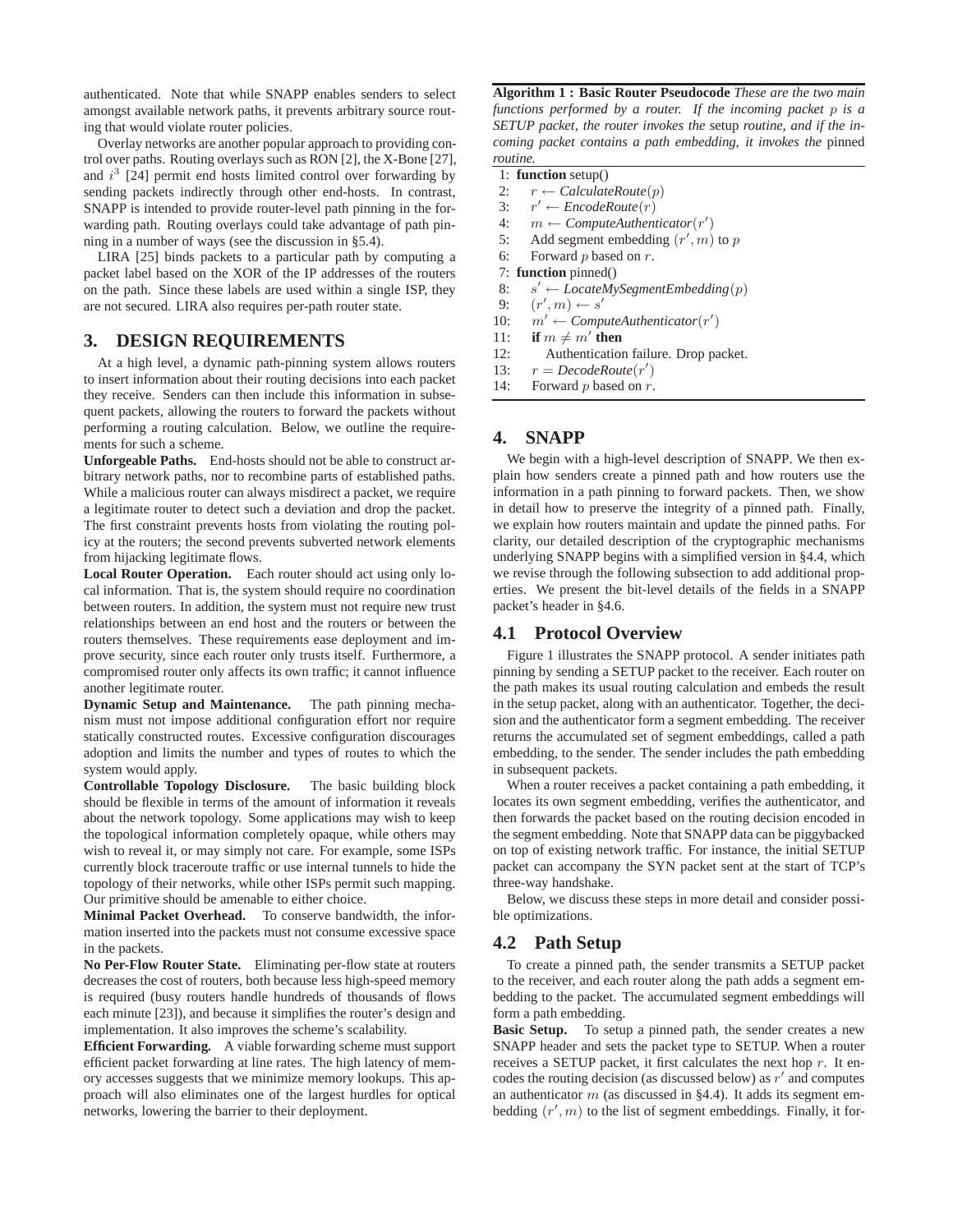

**Figure 1: SNAPP Overview.** *During the setup phase, each router makes a routing calculation (e.g., Longest Prefix Match – LPM) and adds the resulting segment embedding to the packet. The receiver returns the resulting collection of segment embeddings (called a path embedding) to the sender. When a sender includes the path embedding in subsequent packets, the routers can forward the packet without performing a route table lookup.*

wards the packet to the next hop. When the SETUP packet reaches its destination, the receiver returns the path embedding (consisting of the accumulated segment embeddings) to the sender. These steps are summarized in the setup function shown in lines 1–6 of Algorithm 1.

**Encoding the Routing Decision.** When a setup packet arrives, the router performs a routing calculation to determine the appropriate next hop. To create a segment embedding, we must choose an encoding for the next hop. We reject the obvious encoding of the IP address of the next hop. Such an encoding requires 32 bits, while no router has  $2^{32}$  next-hop neighbors. Instead, in general, we encode the next hop neighbor ID based on the outbound interface chosen for the packet. For some routers, a single interface may connect via a shared medium to multiple next-hop neighbors. Such routers must maintain a small table mapping locally assigned unique identifiers to next hop neighbors. In §4.6, we show how each router can customize the length of its unique identifiers so that no bits are wasted, while still accommodating routers with anywhere from two to thousands of neighbors.

**Hiding Topological Information.** As described, embedding a neighbor ID leaks topological information, since an interested party can map neighbor IDs to the corresponding routers and thus determine the path traversed by a particular packet. For many applications, this is perfectly acceptable. For applications that wish to hide this topological information, we can instead embed an encrypted version of the neighbor ID.

To create opaque embeddings, each router maintains a secret key, known only to itself. After it selects the appropriate neighbor ID, it encrypts the ID using its secret key<sup>1</sup> and an encryption scheme resilient to Chosen-Plaintext Attacks (CPA). A CPA-secure scheme

will produce a different ciphertext upon every invocation, even if we encrypt the same plaintext twice. Thus, an adversary will be unable to correlate the encrypted neighbor ID with the neighbor to which the packet is forwarded. Technically, the encryption scheme used should be secure against Chosen-Ciphertext Attacks (CCA) as well, since the router essentially provides a decryption oracle by attempting to decrypt the contents of the neighbor ID field and route the packet appropriately. However, as discussed below, by computing the router's authenticator over the encrypted version of the neighbor ID, we can securely achieve CCA security with a CPA-secure encryption scheme, since the router will only decrypt the neighbor ID if the authenticator verifies correctly. Bellare and Namprempre demonstrate the security of this construction [6].

#### **4.3 Forwarding**

Having established a path embedding during setup, the sender can include it in later packets, allowing routers to forward the packet without making extra routing calculations.

To use a path embedding, the sender creates a new SNAPP header, sets the type field to USE, zeroes the additional fields, and appends the path embedding to the packet. When a router receives a USE packet, it locates the current segment embedding  $(r', m)$  indicated by the segment pointer field. It calculates a new authenticator  $m'$ using the same method it would use for a SETUP packet. If the two authenticators  $(m \text{ and } m')$  fail to match, the router discards the packet. Otherwise, the router updates the packet's fields (§4.6), decodes  $r'$  and forwards the packet. Lines  $7-14$  of Algorithm 1 summarize these steps.

If the path embedding that arrives at the receiver has been modified (route or key updates, as discussed below, may modify the path embedding), the receiver must return the new path embedding to the sender. The change in the embedding alerts both the receiver and the sender that an update has taken place, unlike the

<sup>&</sup>lt;sup>1</sup>For proper cryptographic hygiene, this key should be different from the key used to compute the segment authenticator, as described in §4.4.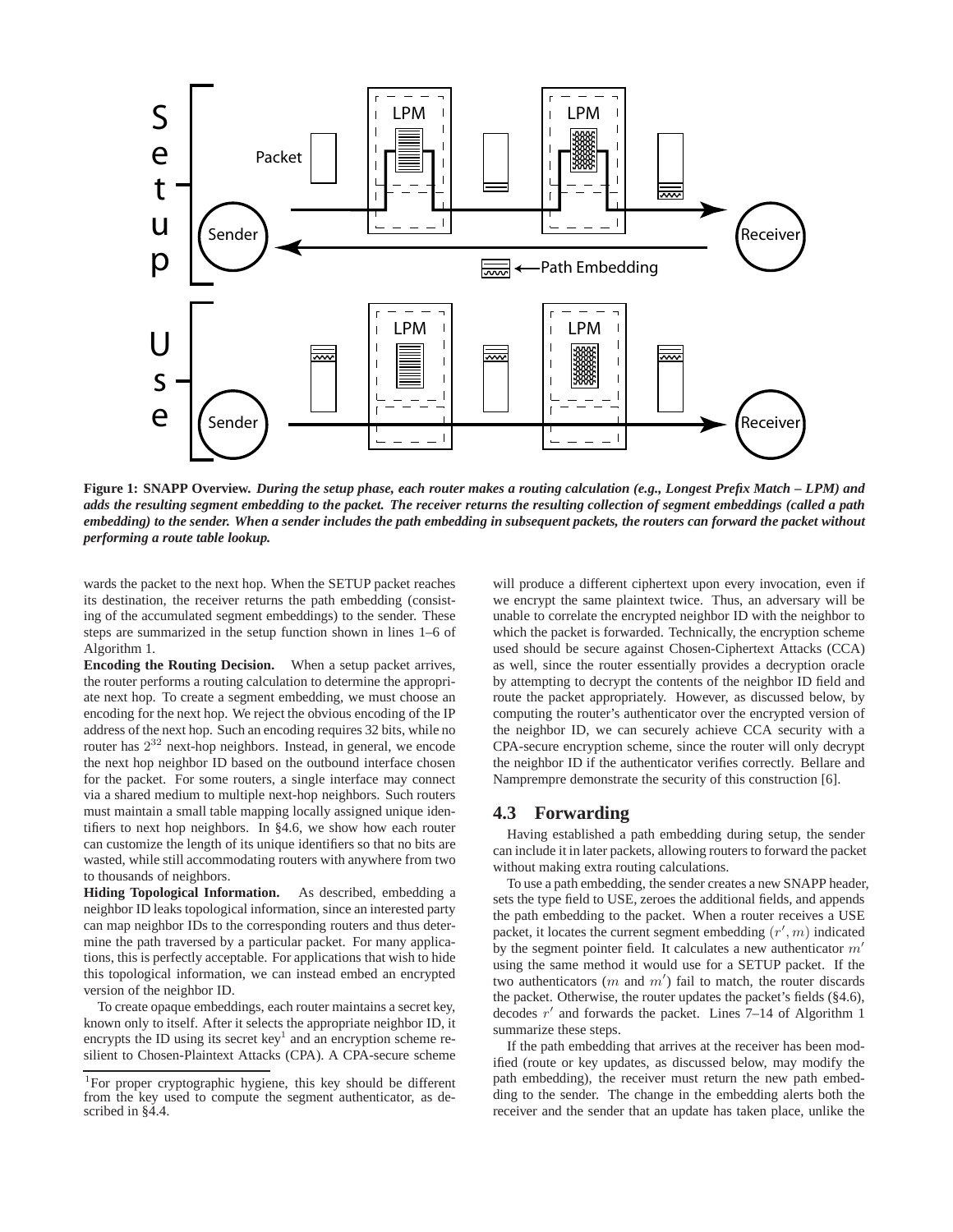current Internet in which routes can change transparently. If the path embedding arrives unmodified, the sender can use the same path embedding for subsequent packets.

## **4.4 Preserving Path Integrity**

To secure the steps described above, SNAPP must enable routers to verify that the routing decision encoded in a segment embedding is the same one calculated during path setup. It must also ensure that endhosts cannot use the segment embeddings to construct arbitrary paths through the network, as dictated by our design requirements (§3).

**Authenticating the Segment Embedding.** To prevent another entity from modifying the encoded routing decision, the router must also include an authenticator in the segment embedding. Since the router is the only entity that needs to authenticate its particular routing decision, the authenticator can use a secret key known only to the router. Below, we present a naïve version of an authenticator, which we refine in Equations  $2 - 4$ .

In its simplest form, the authenticator can be a Message-Integrity Code (MIC) computed over the encoded routing decision,  $r'$ , using the router's secret key,  $K$ . Thus, a simple segment embedding  $s$ would be:

$$
s = (r', MIC_{\mathcal{K}}(r')) \tag{1}
$$

When a packet arrives containing the active segment embedding  $(r', m)$ , the router calculates  $\overline{MIC}_{\mathcal{K}}(r')$  and compares it to m. If they match, the router forwards the packet to the destination encoded as r ′ . If they fail to match, the router drops the packet.

If the application using SNAPP employs the topologically opaque next-hop encodings discussed in §4.2, then the MIC described above should be computed over the encrypted version of the encoding. We use this technique to convert a CPA-secure encryption scheme for the encoding into a CCA-secure encryption scheme, since the router will refuse to decrypt an encoding if the MIC does not verify properly [6].

**Enforcing Path Integrity.** As presented above, the authenticator for each router is independent of the other routers on the path. While this allows each router to verify the authenticity of its own routing information, it does not ensure the integrity of the entire path. Endhosts can combine different segment embeddings to create new path embeddings, violating one of our key design principles from §3.

As a first step towards guaranteeing path integrity, we can include both the source and destination IP addresses from the packet in the computation of the router's authenticator. Thus, we can modify Equation 1 such that a segment embedding of the routing decision  $\vec{r'}$  becomes:

$$
s = (r', MIC_{\mathcal{K}}(r'||SrcIP||DestIP))
$$
 (2)

where || denotes concatenation. This prevents an endhost from sharing a path embedding with other hosts or reusing the same path embedding to communicate with multiple destinations. However, it does not prevent endhosts from rearranging or mixing the intermediate segment embeddings from multiple path embeddings.

To fully guarantee path integrity, we make each router's authenticator depend on the previous segment embeddings. Thus, a particular router's segment embedding will only authenticate properly if the packet has traversed the same path to the router that the original setup packet followed. More concretely, suppose a setup packet arrives at a router containing a list of segment embeddings  $(s_1, s_2, \ldots, s_k)$  from previous routers,  $r_1, r_2, \ldots, r_k$ , on the path. The current router creates a modified version of the segment embedding from Equation 2 as follows:

$$
s = (r', MIC_{\mathcal{K}}(r'||SrcIP||DestIP||s_1||s_2||...||s_k))
$$
 (3)

The router can add this new segment embedding to the setup packet and forward it along. If a subsequent packet containing this embedded path arrives at the router via a path other than  $r_1, r_2, \ldots, r_k$ , the list of segment embeddings in the packet will differ from the original list  $(s_1, s_2, \ldots, s_k)$ , so the MIC in the packet will not match the MIC computed by the router.

#### **4.5 Path Maintenance**

Occasionally, a router may need to update the segment embedding contained within a USE packet. Security concerns dictate that each router must periodically rotate the secret key used to compute authenticators, which will necessarily change the value for those authenticators. A change in routing policy may also require a router to update its segment embedding to reflect a new routing decision.

Unfortunately, computing authenticators based on Equation 3 makes it difficult for routers to update their private keys or alter their routing decisions. If a router updates its key and then overwrites its segment embedding with the new authenticator, then the authenticators computed by subsequent routers will not match those in the packet, so it will be dropped. As an alternative, the router could leave its existing segment embedding unmodified but start a new list of segment embeddings. This could potentially double the packet overhead of SNAPP. Instead, we propose a different version of the authenticator that only requires a constant amount of space in the packet header, and we show how to use the modified authentication scheme to allow routers to perform key and route updates.

**Updateable Authenticators.** To facilitate maintenance of pinned paths without imposing undue overhead, we introduce a modified version of the authenticator calculation shown in Equation 3. To do so, we add an additional field  $S$  to the SNAPP header which will hold a copy of the segment embedding from the previous router. Thus, during setup, the sender initializes  $S$  to 0. When a router receives a SETUP packet, it calculates an authenticator  $m$  for its encoded routing decision  $r'$  as follows:

$$
m = MIC_{\mathcal{K}}(r'||\text{SrcIP}||\text{DestIP}||\mathcal{S})
$$
\n(4)

It adds the segment embedding  $s = (r', m)$  to the packet header and overwrites the contents of  $S$  with  $s$ .

This mechanism only requires a constant amount of additional space in the packet header, but each authenticator depends on all previous authenticators, so the property of path integrity is still preserved. As an additional side benefit, the MIC computation now occurs over a fixed amount of data, rather than the variable amount required by Equation 3. Below, we describe how to use this modified version of the authenticator to perform updates.

**Key Updates.** To maintain the security of the system, routers must periodically rotate the key used to create authenticators. Rather than force the sender to initialize a new SETUP packet, the router can modify its segment embedding *in situ*. After validating the current segment embedding  $(r', m)$  using the old key K, the router calculates a new authenticator  $\mu$  using Equation 4 with a new key  $K'$ , and overwrites its old segment embedding s with the segment embedding  $s' = (r', \mu)$ . After sufficient time, the router can retire the old key and exclusively use the new one. However, instead of filling in  $\overline{S}$  with  $s'$ , it uses s. The next router in the path can use the contents of  $S$  to correctly validate its segment embedding. However, the discrepancy between  $S$  and the value of the previous segment embedding indicates an update has been made, so that router also updates its authenticator, using  $s'$  for the value of  $S$  in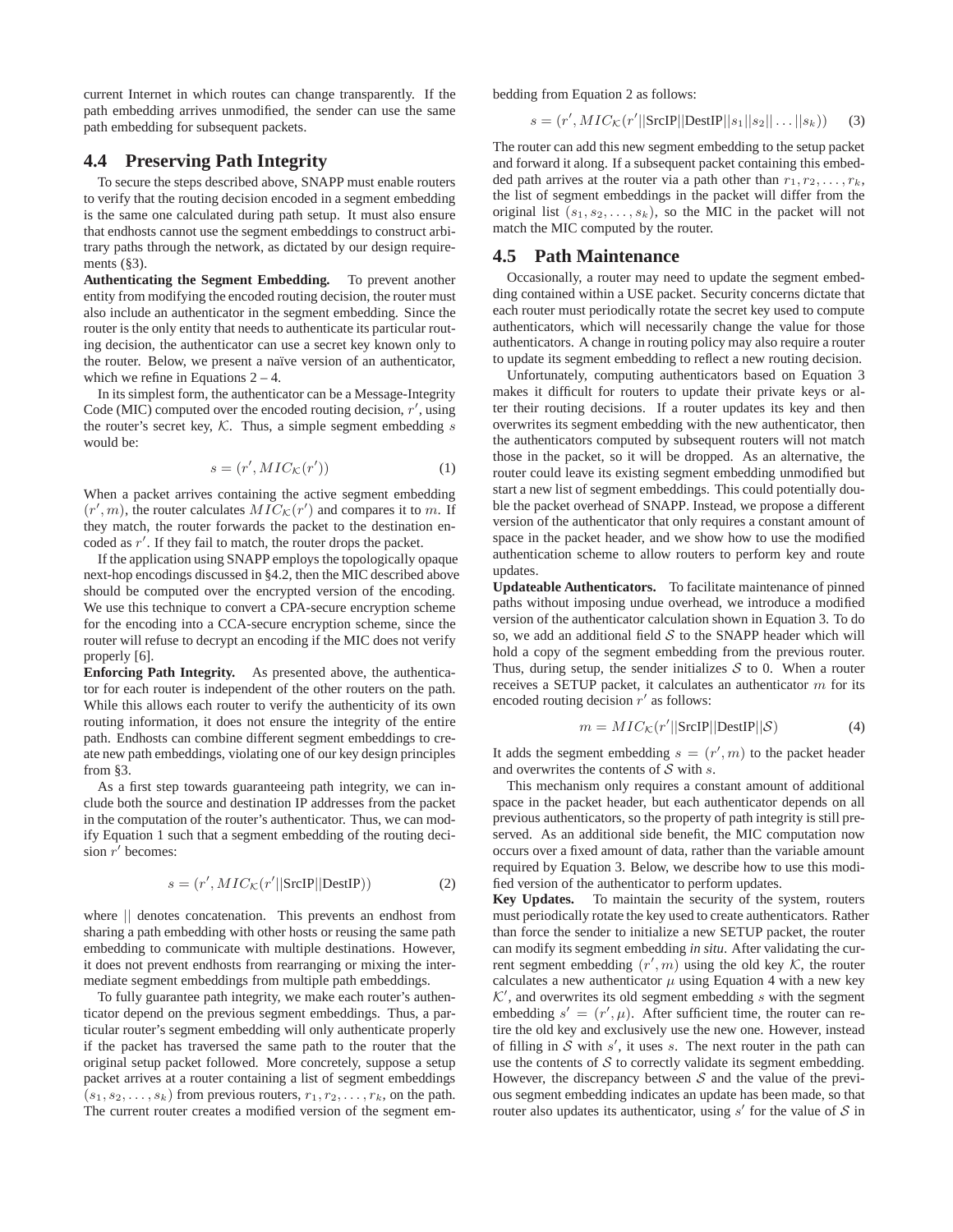

**Figure 2: SNAPP Header.** *Fields contained in the header of a SNAPP packet. Each field's size in bits is shown in parentheses. The header contains one segment embedding for each router on the path. While the length of the segment embedding is fixed, the relative lengths of the next-hop encoding and the authenticator are selected by each router to maximize the size of the authenticator, given the number of next-hop neighbors.*

the new authenticator calculation. The updates continue until the packet reaches its destination. The receiver must return this new path embedding to the sender, so the sender can utilize the updated path embedding.

**Route Updates.** The effect that a routing change has on existing path embeddings depends on an ISP's policy. An ISP may choose to apply the route update only to new connections, in which case, current path embeddings continue to function, and SNAPP therefore completely decouples routing and forwarding. The ISP may instead decide to apply certain types of route updates to existing connections as well. This decreases the independence of routing and forwarding, but SNAPP facilitates this type of policy as well.

When a router wishes to change the routing decision embedded in a packet, the portion of the path embedding leading to the current router remains valid, but the subsequent segment embeddings are no longer accurate. SNAPP updates the remaining entries on the fly, rather than forcing the sender to create another SETUP packet. When a packet arrives, the router makes a new route calculation and encodes it as  $\rho$ . It calculates a new authenticator  $\mu$  using Equation 4 (replacing  $r'$  with  $\rho$ ), and overwrites its segment embedding with  $s' = (\rho, \mu)$ . The router changes the packet type from USE to SETUP, telling subsequent routers to follow the setup procedure outlined in §4.2. The change in packet type also alerts the endhost that the updated path embedding represents a new route, not merely the result of a key update. The receiver must return this new path embedding to the sender, so the sender can use the new path embedding.

## **4.6 SNAPP Details**

In this section, we present a detailed view of a SNAPP packet, discuss the important fields, and highlight potential performance optimizations.

The SNAPP header contains a fixed-length portion with information about the packet followed by a variable length list of accumulated segment embeddings, each 32 bits wide (see Figure 2). In the fixed-length portion, a type field indicates whether the packet is of type SETUP or USE. The segment pointer indicates the currently active segment embedding. During setup, a router places its segment embedding at this location and increments the segment pointer. During forwarding, a router assumes that the active segment embedding belongs to it. If the segment embedding is authentic, the router increments the segment pointer before forwarding the packet. Finally, the header contains the field  $S$  that holds a copy of the segment embedding calculated by the previous router (the sender initializes it to 0). §4.5 explains how this field is used to update segment embeddings in place.

Segment embeddings consist of two parts: an encoded next-hop neighbor ID and an authenticator. Each segment embedding is 32 bits long, but the division of bits between the two parts is variable. This allows SNAPP to adapt to the fact that many routers only have a handful of neighbors, but some, such as DSL aggregating routers, may have tens of thousands of neighbors [16]. The next-hop neighbor encoding may use from 2 to 16 bits, leaving 16 to 30 bits for the authenticator. Even routers that require all 16 bits to encode the next-hop neighbor ID still have 16 bits for the authenticator, which, as we explain in §6.1, will still provide sufficient security. Since each router decodes its own segment embeddings, SNAPP does not need to waste bits to indicate the sub-field lengths: once a router is configured to use  $\ell$  bits for the neighbor encoding, it knows that the remaining bits encode the authenticator.

To reduce space overhead, SNAPP can employ path-embedding caching nearly identical to the caching scheme used by TVA [30]. The scheme uses constant space at routers to cache the path embeddings for the largest flows, in which the overhead is most significant. The caching adds a 48-bit flow ID to the header. A sender chooses a random nonce for the flow ID, and each router includes the flow ID in the calculation of the authenticator. When a packet arrives with a valid path embedding, the router caches the flow ID along with the path embedding. The sender can omit the path embedding in subsequent packets, adding only the flow ID. This caching scheme adds complexity, since endhosts must model router cache evictions, but for some applications, the bandwidth savings may justify the additional complexity.

## **5. APPLICATIONS**

SNAPP can serve as a building block in a wide range of applications. This section considers four applications enabled by SNAPP. We present these applications not as complete or optimal solutions, but rather as examples of SNAPP's usefulness and versatility as a basic primitive.

#### **5.1 Sender Anonymity**

With a few changes, SNAPP can provide a system for preserving sender anonymity. When forwarding a packet, routers embed both forward and reverse routing decisions using the opaque embeddings described in §4.2. When a SETUP packet arrives at a destination, it also contains a reverse-path embedding. The receiver can use this embedding to reply to the initiator without learning anything about the initiator's location in the network.

For brevity, we make two simplifying assumptions before detailing the anonymity system. First, while routes between hosts may be asymmetric (e.g., because of routing policies), we assume that the network can, if necessary, provide symmetric routes. Although this assumption may not hold for some specialized networks, such as some wireless links, one-way satellite links, or microwave connections, most links are bidirectional in the current Internet. This assumption could also hold by construction in the design of future network architectures or overlay networks. Second, we assume that routers can identify which neighbor sent them a particular packet. If an interface connects to a broadcast medium with multiple neighbors, packets from these neighbors must be distinguished by additional markings or layer 2 header information.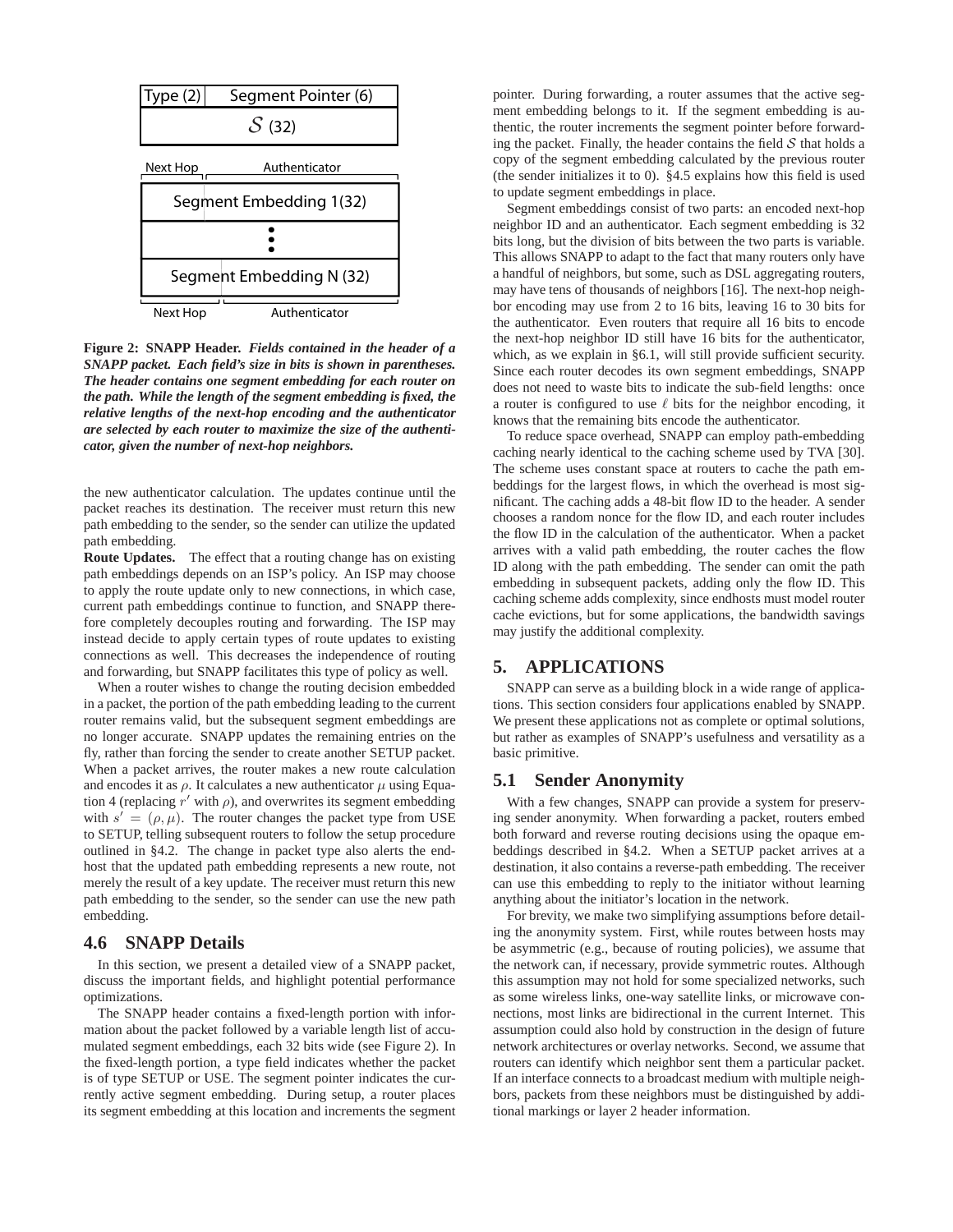Given these two assumptions, we can design an anonymity system based on the SNAPP protocol. When a sender initiates a SETUP packet, its local router (or potentially a proxy) encrypts the source IP address using symmetric key encryption based on a secret key known only to the router. It then embeds the encrypted IP address in the packet, removes the original source IP address, and forwards the packet to the next-hop router.

When a SETUP packet arrives at a router, the router records the neighbor, n, from which it received the packet. It encodes the neighbor ID as  $n'$  using the opaque encodings discussed in §4.2 and computes a standard authenticator that includes  $n'$ . When the SETUP packet arrives at the recipient, it will contain a series of segment embeddings that point from the recipient to the sender. The recipient can include this reverse-path embedding in its response. Each router will locate its segment embedding and decode the routing information  $n'$  to obtain the ID  $n$  of the appropriate next-hop neighbor. The router then forwards the packet. Eventually, the packet will reach the router local to the original sender. That router decrypts the IP address embedded in the path embedding and forwards the packet across the final hop to the sender.

The scheme described above provides efficient initiator-anonymous communication. Only the first router knows the true identity of the sender, which is reasonable in most scenarios, and even this knowledge can be weakened by using a proxy or other related techniques for anonymity [21, 26]. Each router on the path knows only the previous and next-hop routers; compromising a portion of the routers will not compromise the sender's identity. A global adversary, however, could trace a message. Resisting this adversary requires stronger cryptographic approaches such as DC-nets [11].

#### **5.2 Sender Accountability**

Many experts have opined that most current Internet threats could be addressed if the source of a packet and its contents could be reliably identified. The hope is that sender accountability would provide the foundation for eradicating worms, viruses, Denial-of-Service attacks, and other forms of Internet threats. While the effectiveness of such an approach is debatable, we design a scheme built on top of SNAPP that efficiently provides strong accountability guarantees of packet (and packet data) origin. In doing so, we illustrate the versatility of SNAPP, and in particular demonstrate its usefulness in enabling very expensive routing calculations.

**Requirements.** In this application, we use SNAPP to achieve two properties: 1) Each router can securely and statelessly identify the host responsible for *each* packet it forwards, and 2) A packet recipient can prove to an ISP that a particular sender is responsible for the packet it received.

These are strong requirements that are difficult to achieve efficiently; so far, researchers have informally suggested that senders could digitally sign every packet, which would be quite expensive, especially in terms of the computation required.

The first requirement prevents malicious hosts from masquerading as legitimate hosts, allowing routers to perform accurate filtering. Attackers must either take responsibility for their traffic or compromise legitimate hosts. The second requirement allows ISPs to respond to customer complaints in a fair and accurate manner.

Our scheme achieves these properties while imposing a minimal computational overhead. Our key insight for designing an efficient system is to perform a relatively expensive key setup between the sender and each router on path setup, leverage SNAPP in-packet state to store the cryptographic information, and use that cryptographic state to efficiently verify subsequent packets. In essence, we amortize an expensive route establishment over subsequent packets to achieve a viable sender accountability system.

This scheme does require additional space within the packet headers, but we believe this is a necessary tradeoff to achieve the desired accountability properties in a stateless manner. To provide accountability, we assume the presence of a Public-Key Infrastructure (PKI) that routers can access, and leave a PKI-less solution as an open problem.

**Overview.** This scheme expands upon the basic SNAPP protocol to establish a symmetric session key between a sender and each router along a path without requiring per-flow state at the router. During setup, the sender authenticates to the routers using an asymmetric signature. Each router uses the PKI to verify the signature, generates a symmetric session key based on the sender's ID using a pseudo-random permutation, and encrypts the symmetric key under the sender's public key. The router includes the encrypted key in the packet, and it uses SNAPP to securely embed the sender's identity in the packet.

In later packets, the sender includes the path embedding and a MIC of the packet's static contents for each router on the path. Each router uses SNAPP to verify the integrity of its segment embedding, regenerate the symmetric session key and verify the MIC on the packet. Since the segment embedding contains the sender's identity, the router can treat the packet appropriately.

**Details.** Senders prepare a standard SNAPP SETUP packet and include an asymmetric signature computed over the static portion of the packet's header and contents. The signature scheme is chosen such that verification is relatively inexpensive (e.g., Rabin signatures, ECC signatures, or RSA signatures with a small verification exponent). An attacker attempting to use the verification process to deny service to other senders will be held accountable if she uses a valid signature, or, at worst, invalid signatures will only hurt the first-hop router, which is in the best position to identify the attacker.

When a router receives a setup packet, it uses the sender's public signing key to verify the signature and assign the sender a local  $ID<sub>S</sub>$ . To save space, routers could agree on a canonical identifier for each sender, so that the sender's ID would only be included in the packet header once. Then the router generates a symmetric key  $K_{SR_i} = F_{\mathcal{K}_i}(ID_S)$  that it will share with the sender, where F is pseudo-random permutation keyed by the router's secret key  $\mathcal{K}_i$ . The router then encrypts  $K_{SR_i}$  under the sender's public encryption key,  $PK<sub>S</sub>$ . The asymmetric encryption scheme is chosen such that encryption is relatively inexpensive (e.g., RSA or ECC encryption). Finally, the router creates the following segment embedding (in a manner similar to the usual SNAPP embedding):

$$
s = (r', IDs, \{K_{SR_i}\}_{PK_S}, \t{Author', ID_S}))
$$
 (5)

where  $r'$  is the usual SNAPP encoding of the routing decision, and  $Auth()$  is the usual SNAPP authenticator shown in Equation 4, but with  $ID_S$  as an additional input. As usual, the receiver returns the collection of segment embeddings to the sender.

Upon receiving the collection of segment embeddings, the sender decrypts the symmetric key  $K_{SR_i}$  for each router. To send a new packet, the sender computes a MIC over the static contents of the packet p using each  $K_{SR_i}$  in turn. The packet must contain each of these MICs, along with the segment embeddings returned by the receiver. Thus, for each router on the path, the sender includes:

$$
s' = (r', ID_S, Author', ID_S), MIC_{K_{SR_i}}(p))
$$
 (6)

When a router receives such a packet, it first verifies the authenticator. Then, it regenerates  $K_{SR_i}$  using  $ID_S$  and  $\mathcal{K}_i$  and verifies the MIC on the packet. If these checks succeed, the router can attribute the packet and its contents to the sender represented by  $ID_S$ . Finally, the router forwards the packet based on the decoding of  $r'$ .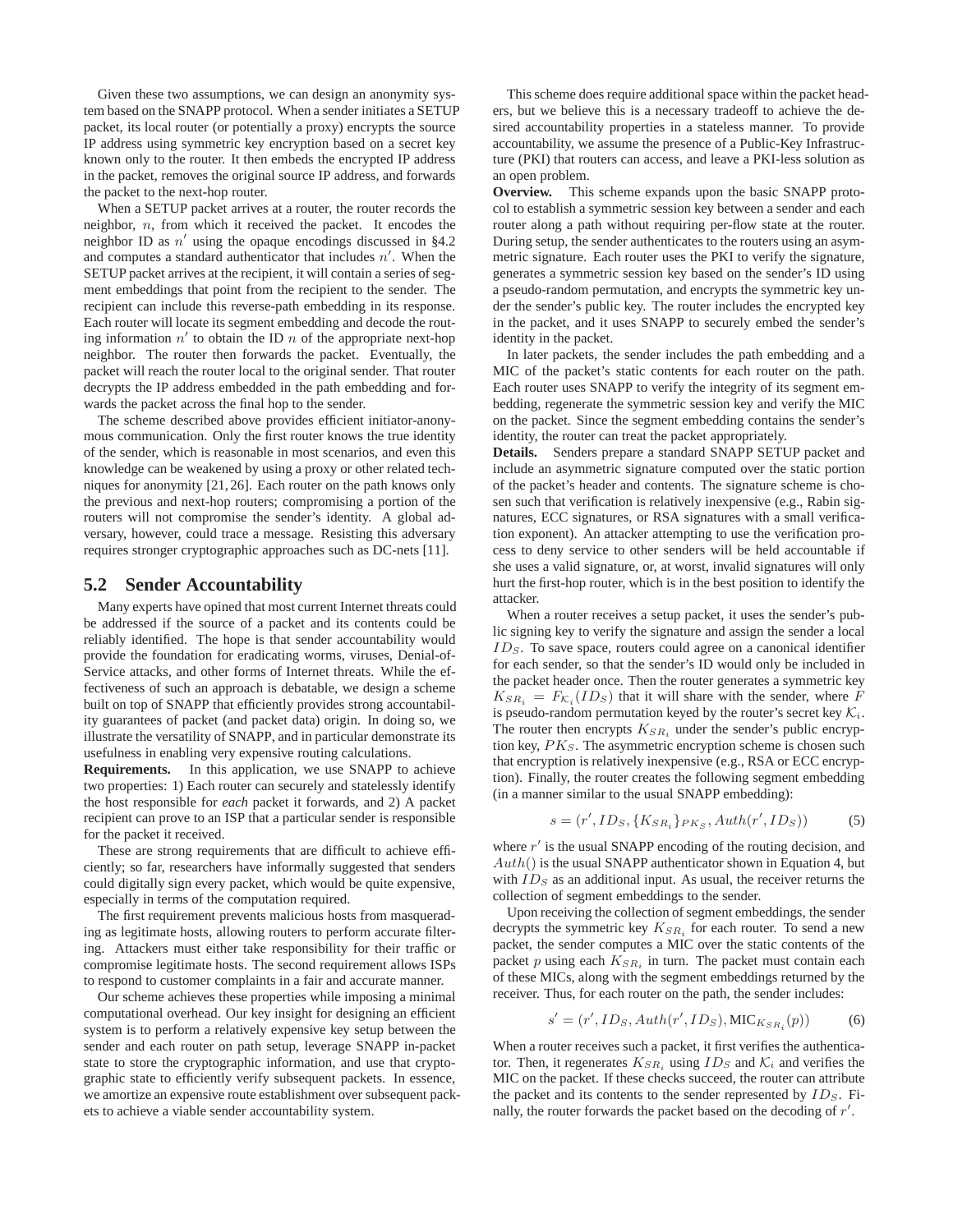If an endhost receives a malicious packet, it can provide the packet as evidence to the ISP responsible for the router that forwarded the packet. Since the ISP controls the router, it can access the router's secret key  $\mathcal{K}_i$ , verify the packet's authenticator, regenerate  $K_{SR_i}$  and verify the MIC on the packet. Presumably, the ISP trusts its own routers, so it knows that sender  $ID<sub>S</sub>$  must have originated the packet, and it can blacklist that sender in the future. While this scheme does not provide infallible legal evidence (since the ISP can lie), it does allow the party with the most power to filter network traffic to accurately identify the traffic to be filtered.

## **5.3 Traffic Engineering**

The goal of traffic engineering (TE) is to balance network load across different paths to improve the utilization or responsiveness of the network. A challenge facing traffic engineering is that the balancing must not split a single flow across multiple paths, because TCP performs poorly in the face of packet re-ordering [31]. As a result, most TE schemes either operate offline at a granularity larger than per-flow [12], or pin flows to a particular path [15], requiring per-flow state in the router doing the splitting. Using SNAPP, a router can allow established flows to remain bound to their original path, while directing newly arriving flows to an alternate route. Of course, SNAPP does not ease the task of finding the right load balancing, but it makes it possible to do so without per-flow state. If SNAPP were configured to share authentication keys between routers, the splitting router could even define the rest of the path through an ISP, a task currently performed by using tunnels configured with a protocol such as RSVP-TE [5].

#### **5.4 Sender-Controlled Paths**

SNAPP gives senders an appropriate amount of control over the paths their traffic traverses. SNAPP's properties explicitly prevent senders from creating arbitrary paths that would violate router (or ISP) policies; instead, senders can select amongst paths provided by the network infrastructure.

Of course, we must assume the existence of a mechanism for discovering multiple network paths. One simple implementation might be for senders to periodically send SETUP packets through the network to a destination and cache the resulting path pinning for later use. Another common mechanism for finding and using multiple Internet paths is an overlay network [2, 24, 27]. Conversely, once an overlay discovers a desirable set of paths (e.g., a set whose first hops all traversed different links), it could use the path pinning to ensure that these properties persisted through routing updates. Finally, an architecture that allowed SNAPP to divulge topological information could facilitate finding efficient overlay paths in a manner similar to "path painting" [14].

#### **6. ANALYSIS**

In this section, we analyze the security and performance of the basic SNAPP protocol presented in §4.

#### **6.1 Security Analysis**

We first consider the effects of malicious endhosts and then examine the impact of malicious routers.

**Malicious Endhosts.** A malicious endhost may try to attack the availability of the SNAPP system, recombine segment embeddings to create unauthorized paths, or subvert the cryptographic primitives we employ. To attack the availability of the system, an endhost might attempt to launch a Denial-of-Service (DoS) attack on a router by forcing it to compute many authenticators. However, as discussed in the performance analysis below, a SNAPP packet requires only a single MIC computation over a fixed amount of data, which can be performed at line speed, making a DoS attack on the router infeasible. SNAPP itself is not designed to protect recipients from DoS attacks, though it does improve capability-based systems that do so, as discussed in §7. We also note that by creating a segment embedding, a router does not give up control over how a packet is forwarded; it can always reroute a packet.

The design of the segment authenticator prevents an endhost from modifying the encoded routing decision or recombining segment embeddings. Since the authenticator is always computed over the encoded routing decision, modifying the routing information will invalidate the authenticator (we discuss attacks on the authenticator itself below). Since the router always checks the authenticator before acting on the routing information, any such modification will be detected. The final version of the authenticator, shown in § 4.4 and 4.5 Equation 4, incorporates the segment embedding from the previous router. Thus, the authenticators form an authentication chain, and each new authenticator is based on all of the previous segment embeddings, preventing recombination.

Changing the value of any one segment embedding necessarily invalidates the authenticators for the subsequent routers. Suppose that a malicious endhost has two path embeddings,  $p$  and  $p'$ , each consisting of a list of segment embeddings:

$$
p = (s_1, s_2, \dots, s_k) p' = (s'_1, s'_2, \dots, s'_n)
$$

If the endhost attempts to rearrange the segment embeddings within p, e.g., by swapping  $s_i$  with  $s_{i+1}$ , then there will be an authentication failure at router i. Router  $i - 1$  will forward the packet to router  $i$  as before, but router  $i$  will attempt to authenticate the segment embedding created by router  $i + 1$ , which will fail with high probability as discussed below. Thus, router  $i$  will drop the packet. Now, suppose that the malicious host attempts to splice the two paths to create  $\hat{p} = (s_1, s_2, \dots, s_i, s'_j, \dots, s'_n)$ . If  $s'_j \neq s_{i+1}$ , then router i will forward the packet to router  $i+1$ , which will attempt to authenticate the embedding  $s'_j$ . This will fail with high probability. Otherwise, when the packet arrives at router  $j$ , the router will calculate the target authenticator using  $s_i$  as the value of the previous segment embedding and compare it with the existing authenticator which was calculated using the value of  $s'_{j-1}$ . With high probability these two values will not match and the packet will be dropped. Similarly, attempting to remove segment embeddings from the beginning of path p to create  $\hat{p} = (s_i, \ldots, s_n)$  will fail, since the first router will calculate the target authenticator using 0 as the previous value, whereas the existing authenticator used the value of  $s_{i-1}$ . A malicious endhost could truncate the path embedding to create  $\hat{p} = (s_1, \ldots, s_i)$ , but router  $s_i$  will forward the packet to router  $s_{i+1}$ . When router  $s_{i+1}$  fails to find an appropriate embedding in the packet header, it will drop the packet.

A malicious endhost could also attempt to subvert the cryptographic authenticator used by SNAPP. Since the authenticator consists of a standard cryptographic MIC, an adversary attempting to forge a correct authenticator must resort to brute force guessing. Assume that the router has over 32,000 neighbors and hence only uses 16 bits for the authenticator, even though most routers are likely to have far fewer neighbors and therefore use 25 or more bits for their authenticators. With a 16-bit authenticator, an attacker will find a correct forgery after computing  $2^{16-1} = 32,768$  authenticators, in expectation. With a 25-bit authenticator, forging a single authenticator will require over 33 million attempts. Since the adversary cannot locally verify the validity of a forgery, he or she must transmit a packet for every guess, indicating that the adversary must send over 32,000 packets to find a forgery for a single 16-bit authenticator. Simultaneously forging two consecutive authentica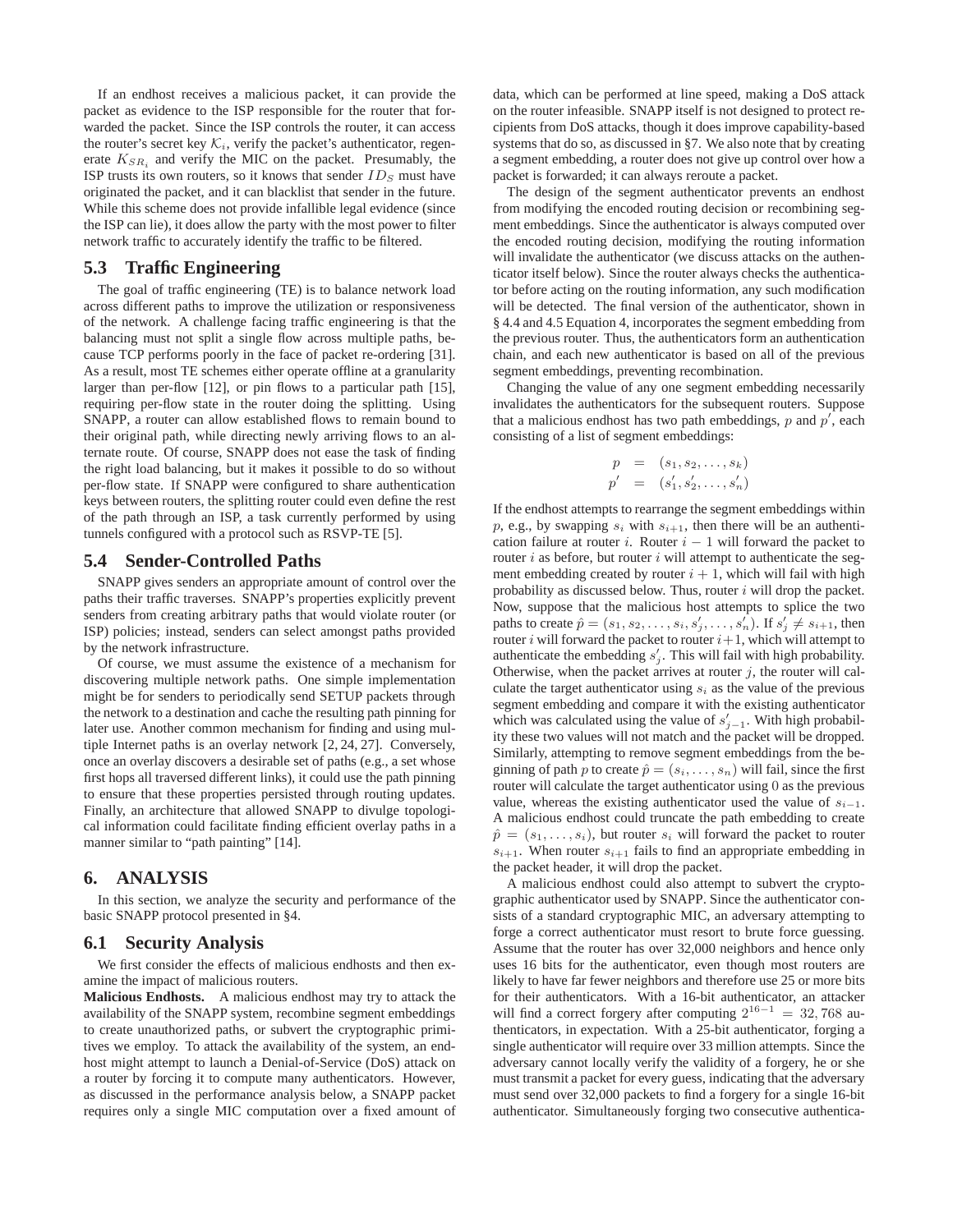tors would require over a billion attempts. To prevent an adversary from using TTL values to probe one router at a time, we can incorporate the value of the TTL field in the authenticator's MIC, forcing the adversary to successfully forge authenticators for the entire path. The amount of work required for a successful forgery makes this attack prohibitively expensive, particularly since periodic router key changes will invalidate the work done.

**Malicious Routers.** Much of the above analysis also applies to malicious routers. A router might also misroute a packet or alter the packet's SNAPP-related data. If a router reroutes a packet, it will arrive at a legitimate router, but the segment embedding pointed at by the segment pointer will not belong to that new router. Since the legitimate router has a different key from the intended next-hop router, the authenticator will fail to validate with high probability, and the probability of two successive authenticators validating successfully is negligible. When the authenticator fails to validate, the router will drop the packet. While this is certainly not ideal from the sender's perspective, it is also no worse than if the malicious router decided to drop the packet itself.

A similar analysis applies to modifications of SNAPP data. A malicious router can cause a packet to be dropped by an earlier router on the path, but the malicious router could just as easily drop the packet itself. Modifying an earlier router's embedding during setup will cause later packets to be dropped when they reach the earlier router. Similar modifications to non-setup packets will have no effect. Modifying a later segment embedding will cause an authentication failure since the authenticator will fail to validate, resulting in a dropped packet. As discussed in §5.4, SNAPP supports sender-selected paths; such a mechanism would allow the sender to avoid a path that drops too many packets.

Finally, since SNAPP does not require any trust relationships between routers, subverting one router does not aid the adversary in subverting (or otherwise affecting) other legitimate routers.

#### **6.2 Performance Analysis**

SNAPP can operate at line-speed and requires a reasonable amount of space in packet headers, an amount that can be further reduced to only six bytes through the use of caching.

When a setup packet arrives, the router must perform the usual routing calculation. It must also compute the MIC shown in Equation 4 over 112 bits of input. When a packet arrives containing a path embedding, the router must perform the same MIC computation and compare the result to the packet contents, but it no longer needs to perform a routing calculation. Thus, the amount of time and state required to forward a packet is no longer dependent on the size of the routing table, but instead depends only on the time required to compute a single MIC.

A single MIC can be easily implemented in hardware to provide line-speed performance. A typical block-cipher-based MIC such as CBC-MIC requires two serial invocations of a block cipher such as AES. ASIC cores for AES can operate at data rates ranging from 30 Mbps to 25 Gbps and require between 6,000 and 30,000 gates [13]. We can further optimize the MIC computation by using PMAC, an alternative mode of operation for block-cipher based MICs that is fully parallelizable and hence highly efficient to implement in hardware [7]. Thus, the MIC computation will not create a bottleneck on the router's throughput.

Examining space overhead, a standard SNAPP header requires five bytes plus four additional bytes for each router traversed. As discussed in §4.6, after the initial round, routers can cache the path embedding, so that the sender need only include a six-byte flow ID in most of the packets sent, but the routers still use a constant amount of state.

## **7. DISCUSSION**

This section examines some of the additional useful properties that SNAPP provides. We also consider an ISP's control over routing decisions once SNAPP is deployed. Finally, we discuss the effectiveness of SNAPP in incremental deployments.

**Availability.** By allowing forwarding to be decoupled from routing, SNAPP enhances network availability. As discussed in Section 4.5, ISP policy ultimately determines the extent of the decoupling. With a policy of maximal decoupling, an attack on routing (or a misconfiguration [8, 32]) will not interrupt existing flows, since the routers will continue to forward their packets based on the earlier routing decision encoded in the packets. As long as a sender possesses a valid path embedding leading to the recipient, its packets can continue uninterrupted by problems on the routing plane. Senders can cache recently used path embeddings so that setup is performed infrequently.

**Network Measurement.** SNAPP can also facilitate network measurements. A measurement tool could pin a path in place and eliminate path variability as a source of measurement noise and/or error. Any change in the path (as the result of a routing policy update) will be reflected in the modified value of the path embedding, so that the change can be properly factored into the measurements. The change in the path embedding would also allow a measurement tool immediately know when path changes occur, which may also provide useful insight into network characteristics.

**Capability Systems.** SNAPP addresses an important limitation of capability systems: their fragility under path changes. Capability systems allow a receiver to provide legitimate senders with a capability token that authorizes them to send privileged network traffic. Each capability is typically tied to a particular path between the sender and receiver. Any deviation from the path invalidates the capability. Using SNAPP, a sender can pin the path in place, preserving the capability even in the face of routing problems or transient routing changes.

Since most capability systems require routers to compute and check an authenticator for information embedded in a packet, the router functions required for capabilities and for SNAPP overlap and could be easily combined.

**ISP Route Control.** By implementing SNAPP, ISPs do not give up control over how routes are determined. Indeed, the ISP provides the various routes in the first place, and one of SNAPP's explicit design goals (§3) prohibits endhosts from constructing arbitrary paths. Furthermore, even after a path has been pinned in place, a router may still decide to reroute the flow's traffic, though this decision will increase the dependence between forwarding and routing. As explained in §4.5, our design includes the flexibility to update the path embedding dynamically in place in order to accommodate such changes.

**Incremental Deployment.** While we primarily envision SNAPP as a building block for new architectures, we also believe it has value in incremental deployments. The effectiveness of a path embedding depends on the number of SNAPP routers along the path, as well as the stability of routes through the non-SNAPP routers. The non-SNAPP routers do not embed their routing decision in setup packets, and hence they may make different routing decisions for subsequent packets. Thus, path embeddings for paths with a small fraction of SNAPP routers that make frequent route changes may prove unstable. Nonetheless, many path embeddings will be sufficiently stable over the lifetime of a connection, and SNAPP routers, particularly those close at the edge of the network, can still benefit from SNAPP's decoupling of forwarding from routing, as well as the amortization of expensive initial route lookups over subsequent packets.